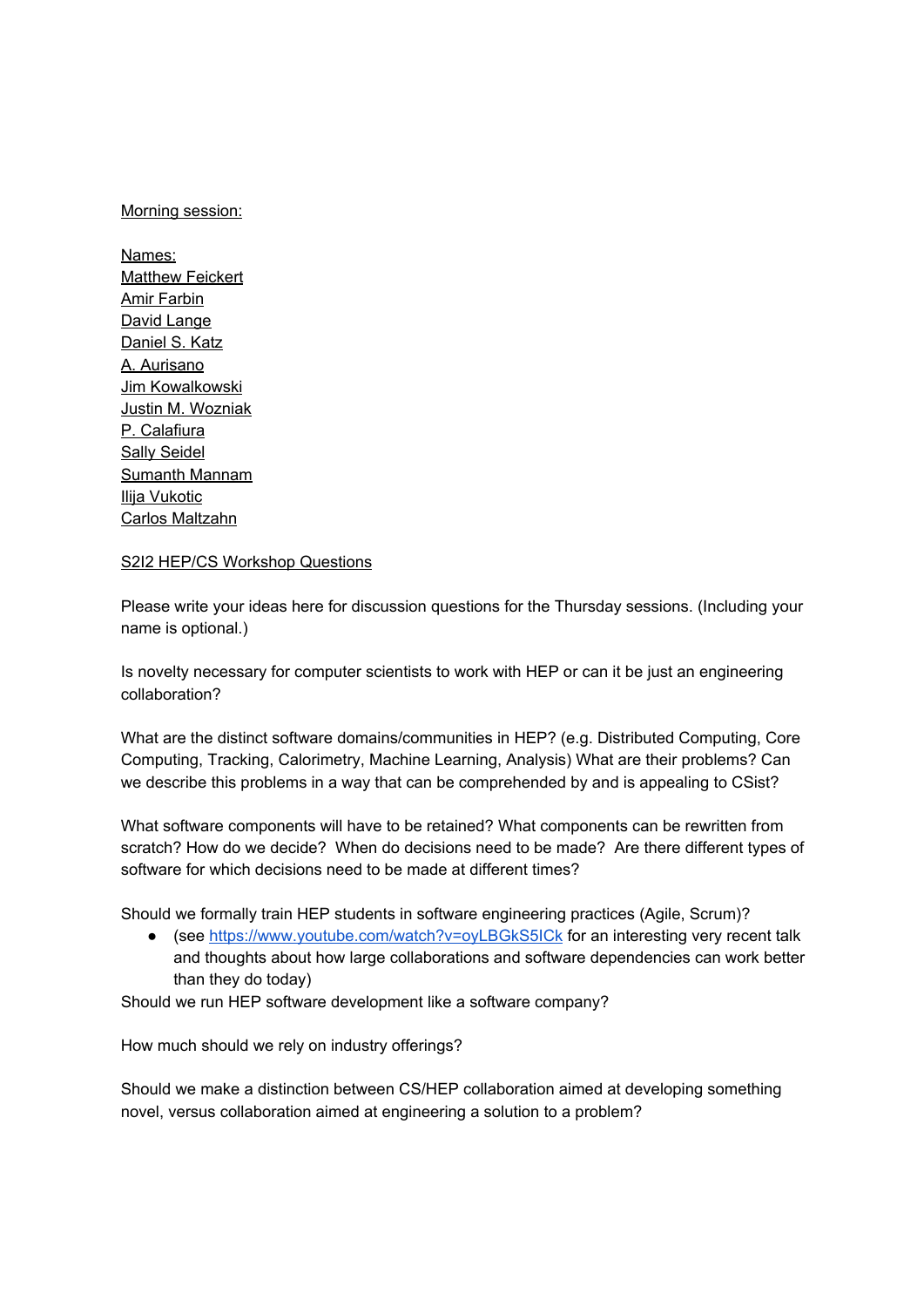How does HEP approach CS professionals vs CS researchers? HEP probably needs to work with both, but both are looking for different things from the collaboration (e.g. and simplistically, salary vs papers)

Are there fundamentally different ideas that could completely change how HEP software is developed, that would involved bringing together relatively new or non-well-known CS techniques into HEP? (for example, automated code generation from physics algorithms that would be provable correct and future-proof)

How do the Scientists and Engineers work on gathering requirements? Does the innovations in CS influence the HEP innovations? (can it generate new HEP problems)? How to encourage CS people to work for HEP problems? Is there any agile methodology to work across different contents and timezones?

There is a lot of domain-specific vocabulary and language used within the HEP and CS communities. How will they come together to understand each other and what the needs actually are?

What are examples of successful CS-HEP collaborations, and what properties have driven their success?

How to align the CS research mechanisms (3 year grants, student developers, conference pubs) with the longer term needs of big science (30 year projects, production software, journal publications)?

How to engage a broader slice of the CS community and make scientific computing more respectable within CS circles? (A commonly heard complaint in CS: scientific computing is a "niche" research area.)

What CS technologies, techniques, and trends could the HEP community adopt, rather than doing everything internally? (Keeping in mind the long time scales and production needs of HEP.)

Could HEP describe some long-term challenges that don't need to be solved immediately, but that CS people could go off and think about? (D. Katz)

What CS research challenges exist within HEP where CS researchers could contribute to HEP but also receive recognition for their work in the CS community? (D. Katz)

How could an HEP software institute facilitate interactions between the CS and HEP communities?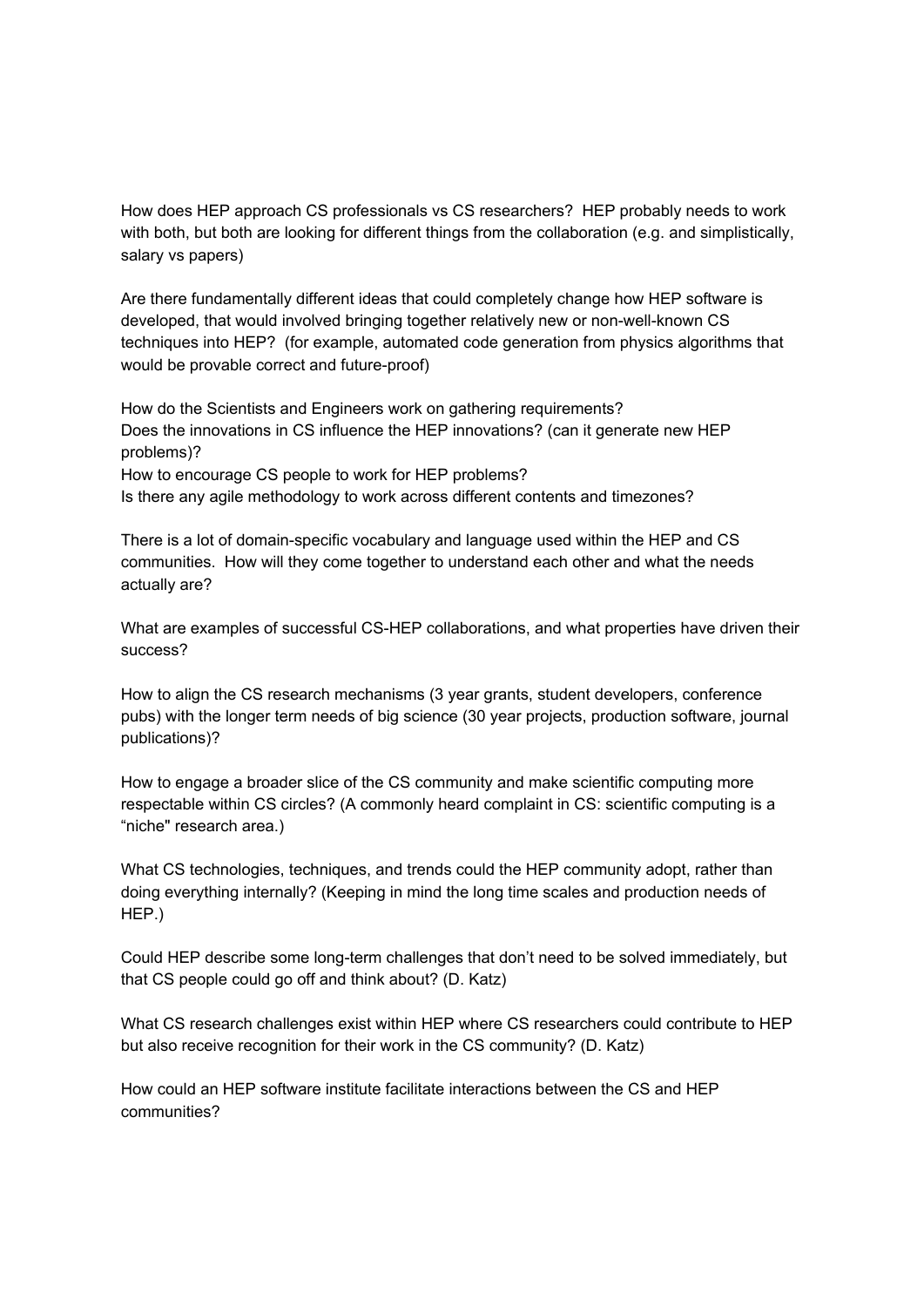What are the incentives for such collaboration for HEP people? For CS people? For non-CS people? E.g. recognition, funding, publications, students, new problems to solve, new places to apply technologies, new solutions to current problems, pride in working on a global-scale problem.

How can we create "crystallization points", shared artifacts that allow the encoding of tools and practices of the two communities and that can be improved over time? (Successful examples are wikipedia, linux kernel, docker registry) (C. Maltzahn)

• Along these lines DIANA HEP (in particular Kyle Cranmer and Lukas Heinrich) is working on some of this in the form of preserving analyses with use of Docker (c.f. RECAST). Though Docker has some problems with HPC envs(?) (M. Feickert) This article has useful pointers to efforts making software containers viable for HPC (C. Maltzahn).

Re: data "privatization" in Frank's presentation (commentary here from R. Gardner):

- "Public" and "private" have different meanings in collaborations. In Frank's talk "public" meant datasets available collaboration-wide, e.g. public to the collaboration, and private meaning the end-stage datasets specific to an analysis and not necessarily registered in the experiment's official catalogs, even after publication (Frank correct me if this is wrong).
- The implication of this if true is that it prevents full reproducibility of a published result; there's a little "black hole" of data (and potentially software) between the collaboration datasets and the final plots and figures data.
- In the future we want "published" results to come with published data, and software, allowing for reproducibility by future analysts.
- How can CS help here? (many projects out there are they addressing problems relevant to the scale and timeframe of HL-LHC?)
	- Check out the Popper convention -- this effort views reproducibility as a software engineering problem (the dev/ops community has already sophisticated tools to reproduce behaviors in a continually evolving software artifacts) and is partly funded by the Big Weather Web NSF SI2-SSI project. It's a convention, not a particular tool set (although tools need to be "scriptable"). So it should be applicable to a wide variety of domains. It's also scalable because it uses git for provenance and the git repositories include large resources by reference. (C. Maltzahn)
- (D. Katz: see https://mpsopendata.crc.nd.edu for some work in this area)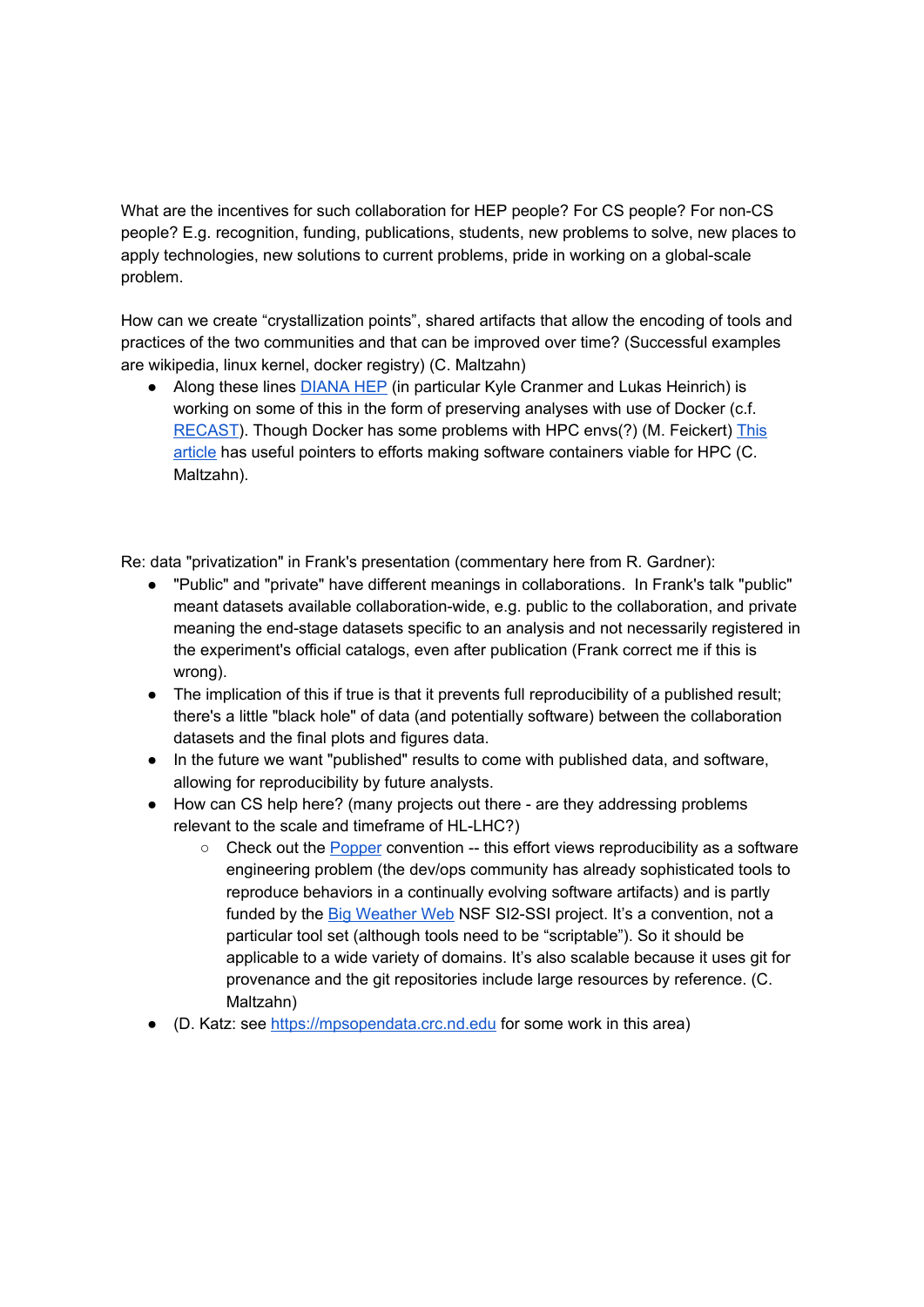What role common data formats play in fostering collaboration with computer scientists. I.e. moving away from ROOT formats to open formats, those used e.g. in other data driven sciences? (R. Gardner)

How can CS help build frameworks/organization/processes that incubate software from the S2I2 into open source projects? Do organizations like AMPLab – UC Berkeley which build tools that have strong industry-coupling and support apply? How do we avoid building HEP unicorns, but technologies that are potentially of broad interest and with large, open development communities? (R. Gardner)

- Check out Center for Research in Open Source Software (CROSS) at UC Santa Cruz. The research project portfolio is currently skewed towards storage systems but the goal is to create a career path for Ph.D. students to become open-source software leaders. The membership agreement and the bylaws are strongly inspired by NSF's U/ICRC concept. (C. Maltzahn)
- Red Hat also provides great resources for open source in education. (C. Maltzahn)

What open source tools supported by industry can the HEP community use to solve its problems? Some good examples are OpenStack and LLVM (Spark, Tensorflow, also various commercial "AI as service" offerings, see IBM Watson for example), are there more out there? (L. Sexton-Kennedy)

What are software domains/communities in HEP? E.g. Distributed Computing,

Which of the many specialities in CS is most useful for HEP? (consider: machine learning, software engineering, computer vision, programming languages, networks, databases, complexity theory, robotics, human computer interaction, systems, architecture, ...) (N Ernst)

- This isn't an answer in full, but some examples of where applications of the above are currently being used in HEP (M. Feickert)
	- Machine Learning (DOI's and e-Prints): 10.1038/ncomms5308, arXiv:1609.00607, arXiv:1612.01551
	- Machine Learning and (some) Computer Vision: 10.1088/1748-0221/11/09/P09001, arXiv:1611.05531
	- Programming languages (incomplete, others please add): C++ (ATHENA, ROOT), Python (PyROOT, applications of scikit-learn)

Do we have a software architecture for the HL-LHC software? If not, how will we get to one? (D. Katz)

What would such an HL-LHC software architecture cover? Everything? Facilities, Operations, physics (sim, production, analysis)?

What is trustworthy software? How to balance trust and security? (C. Maltzahn)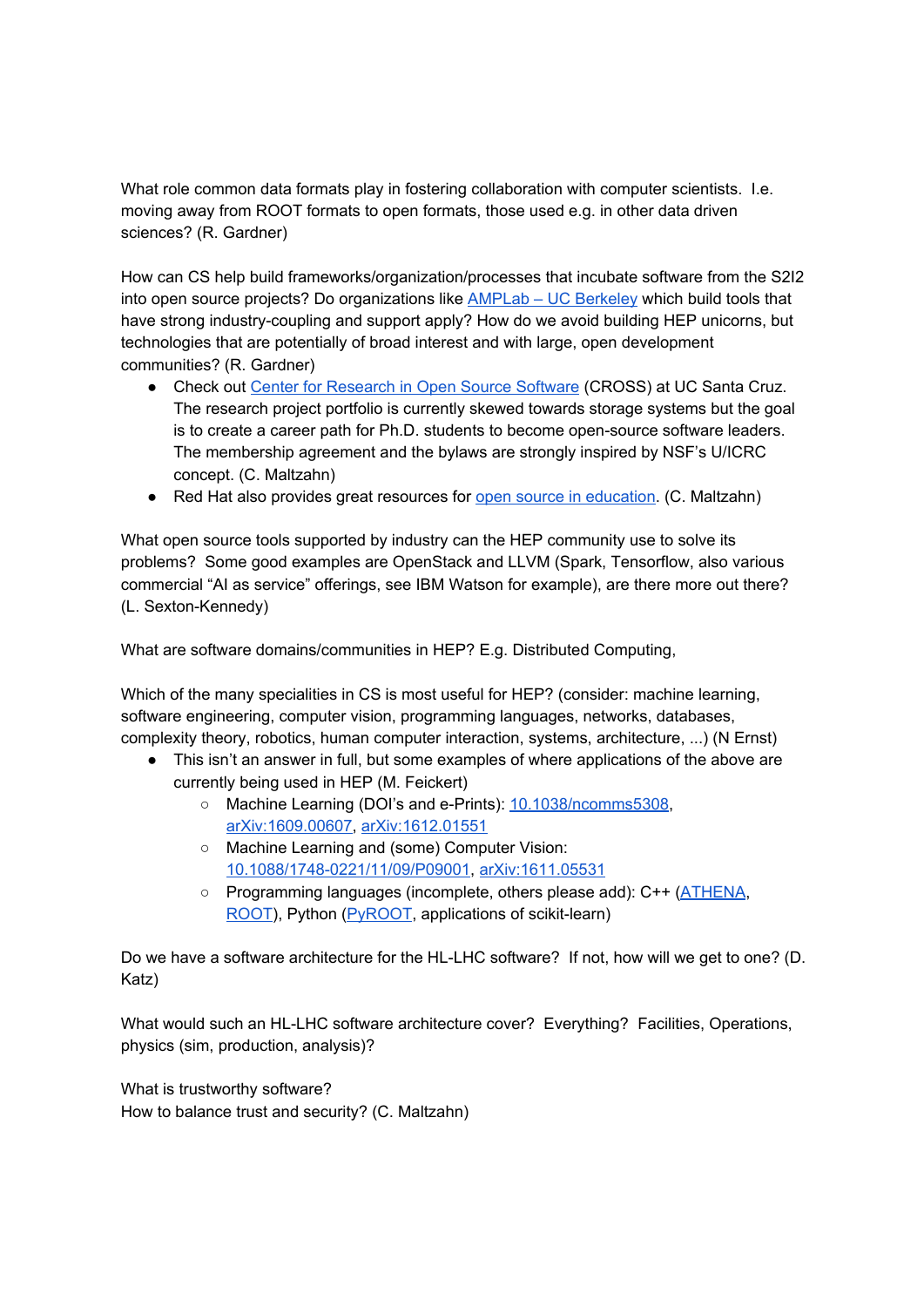How do you maintain trust in software in a large organization without being bogged down? Do you rely on communities ("eyeballs"), formal methods (e.g. automatic provers), reuse mechanisms such as (certified) software containers? Who is trusted for what? What does "adult supervision" look like?

What role can software containers play in HEP software? Can they help us interface with external software - particularly new machine learning systems?

What are the venues for communication between the CS and HEP communities? (Workshops, tutorials, etc.)

Are there different levels of interactions depending on what part of the overall computing problem is being tackled? When is direct interaction with physicist-researchers needed? When is interactions with laboratory operations most important? When is interactions with software development staff at laboratories most interesting?

How does the HEP community adapt new concepts and changes, given the goals to produce physics, especially when experiments are in operations? Is it always a long-term process? How does that relate to mechanisms of reuse and leveraging the work of communities outside the HEP community?

There is big gap between downloading software and successful deployment of software -- what mechanisms should the HEP community use to bridge this gap, using automation and reuse? (C. Maltzahn)

How do we achieve consensus on software system (or product) changes across organizations for things that are shared, especially when requirements (including here organizational constraints) diverge or differ? Is consensus necessary?

Should the HEP community connect with the DevOps community? (C. Maltzahn)

The gap between practical software development / engineering (needed by the physicist) and the computer science research that required means to be a problem. How is this gap narrowed? In others words, how is the CS research coupled to applied software needs of an experiment in HEP?

What topics are useful research topics in both HEP and CS?

How is HEP software development investment measured (what is the metric)?

How do we get datasets to open communities so they can participate in challenges on regular basis in order to rapidly grow knowledge bases of new technologies or techniques?